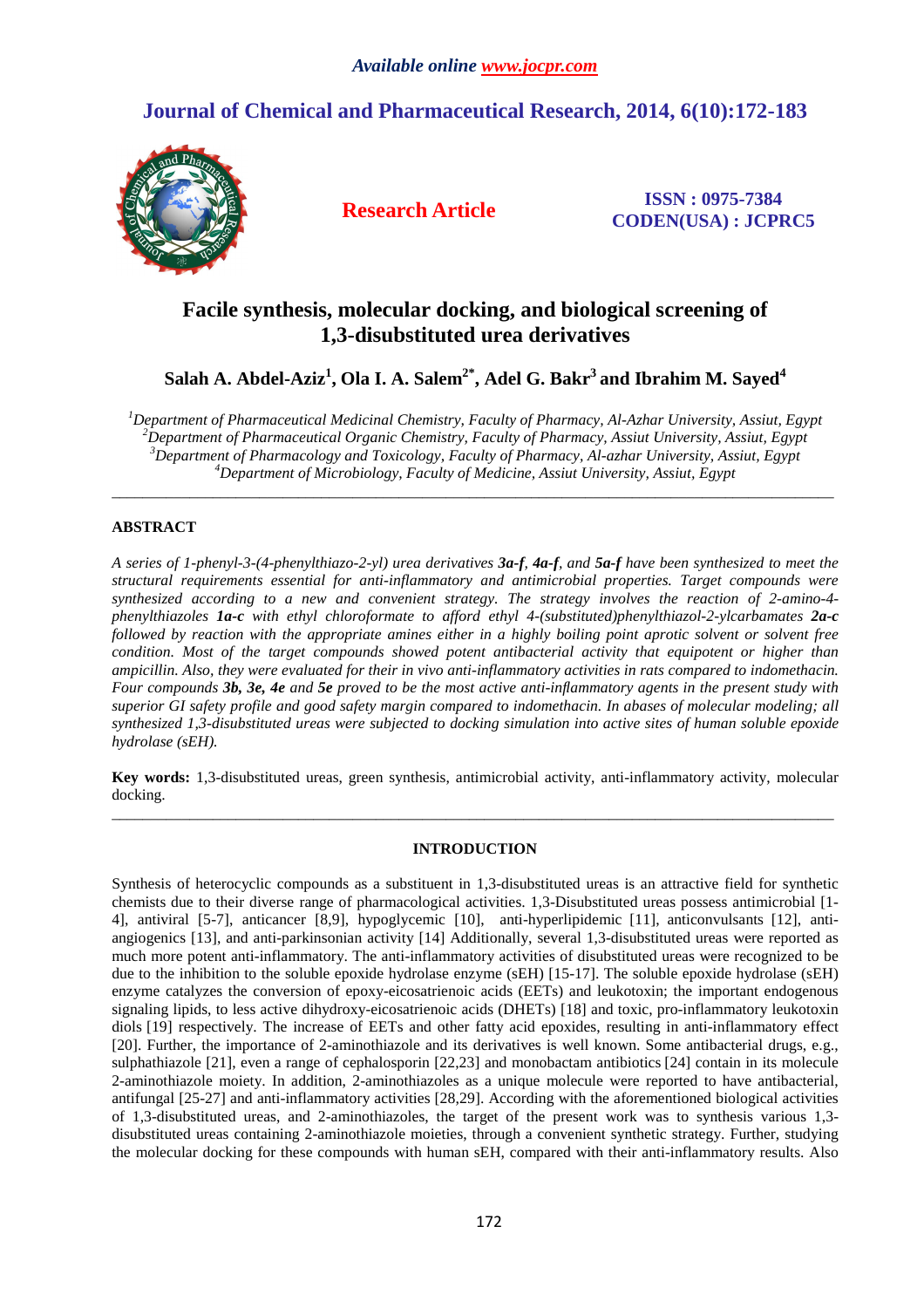to investigate the antimicrobial activities for these compounds, taking in consideration that the compounds treated microbial infections and inflammation is a current trend in treatments.

*\_\_\_\_\_\_\_\_\_\_\_\_\_\_\_\_\_\_\_\_\_\_\_\_\_\_\_\_\_\_\_\_\_\_\_\_\_\_\_\_\_\_\_\_\_\_\_\_\_\_\_\_\_\_\_\_\_\_\_\_\_\_\_\_\_\_\_\_\_\_\_\_\_\_\_\_\_\_*

#### **EXPERIMENTAL SECTION**

#### **Chemistry**

Melting points were determined on an electrothermal melting point apparatus [Stuart Scientific, model SMP3, Staffordshire, UK] and were uncorrected. Pre-coated silica gel plates (kieselgel 0.25 mm, 60G F254, Merck, Darmstadt, Germany) were used for TLC monitoring of reactions. The developing solvent systems of  $CHCl<sub>3</sub>/CH<sub>3</sub>OH$  (9.5:0.5 and 8:2 v/v) were used and the spots were detected at 254 nm wavelength using ultraviolet lamp (Spectroline, model CM-10, Seattle, USA). IR spectra (KBr discs) were recorded on Thermoscientific, Nicolet-6700 FT-IR spectrometer (Thermo-Fischer Scientific Inc., USA). <sup>1</sup>H-NMR Spectra of final compounds **3a-f**, **4a-f**, and **5a-f** were scanned on a JEOL JNM-LA series FT-NMR system (400 MHz, JEOL, Tokyo, Japan) at the Unit of Trace Analyses, Assiut University. Chemical shifts are expressed in δ-value (ppm) relative to TMS as an internal standard, using DMSO-d<sub>6</sub> as a solvent, and deuterium oxide was used for the detection of exchangeable protons. Mass spectra were performed with JEOL-JMS600, at the Unit of Trace Analyses, Assiut University. The microanalyses of final compounds were performed on a Vario elemental analyzer III (Vario, Hanau, Germany) at the unit of Microanalysis, Cairo University. Yields % of final compounds **3a-f**, **4a-f**, and **5a-f** are presented in Table 1. The required chemicals and solvents are of reagents grade. The starting materials 2-amino-4-(substituted) phenylthiazoles (**1a-c**), and ethyl 4-(substituted)-phenylthiazol-2-ylcarbamates (**2a-c**) were synthesized according to reported procedures [26,30].

#### **General Procedures for Synthesis of Compounds 3a-f**, **4a-f**, and **5a-f:**

#### **Method A** [31]

A mixture of 2-amino-4-(substituted)-phenylthiazoles (**1a-c**) (0.01 mol), and phenyl- or 4-chlorophenyl isocyanate (0.011 mol) in toluene (30 ml), was heated under reflux for 1 hr. The formed precipitate was filtered while hot, washed three times with hot n-hexane (3 X 20 ml), dried and crystallized from suitable solvent.

#### **Method B**

A mixture of ethyl 4-(substituted)-phenylthiazol-2-ylcarbamate (**2a-c**) (0.005 mol), and the appropriate amine (0.015 mol) in *m*-xylene (30 ml), was heated under reflux for 3 hr. The reaction mixture was concentrated near the dryness, cooled, diluted with n-hexane (30 ml), and boiled. The formed precipitate was filtered while hot, washed three times with hot n-hexane (20 ml), dried and crystallized from suitable solvent.

#### **Method C**

A mixture of ethyl 4-(substituted) phenylthiazol-2-ylcarbamate (**2a-c**) (0.005 mol), and the appropriate amine (0.015 mol) was heated at 120-130<sup>o</sup>C for 3 hr. The reaction mixture was cooled, boiled with 5 ml ethanol and poured in dilute hydrochloric acid 50 ml. The formed precipitate was filtered, washed with water, dried and crystallized from suitable solvent.

## **Characterization for Compounds 3a-f**, **4a-f**, and **5a-f:**

**1-phenyl-3-(4-phenylthiazol-2-yl)urea (3a)** [31] Cryst. solvent, ethanol; m.p. 218-9 ºC (Lit. [31]: 209 ºC); IR  $(KBr)$  o cm<sup>-1</sup>: 3388, 3191, 3108, 1714, 1599; <sup>1</sup>H-NMR (DMSO- $d_6$ ): δ (ppm) 7.02-7.89 (m, 11H, C<sub>6</sub>H<sub>5</sub>, C<sub>6</sub>H<sub>5</sub>, C5-H thiazole); 8.92 (br. s, 1H, N<sup>1</sup>H); 10.70 (br. s, 1H, N<sup>3</sup>H); EI-MS m/z: 295.73 (M<sup>+</sup>, 0.9%), 202.49 (59.4%), 176.43 (100%).

**1-(4-chlorophenyl)-3-(4-phenylthiazol-2-yl)urea (3b).** Cryst. solvent, DMF/H<sub>2</sub>O; m.p. 246-7 °C; IR (KBr) v cm<sup>-1</sup>: 3386, 3189, 3106, 1710, 1596; <sup>1</sup>H-NMR (DMSO-*d6*): δ (ppm) 7.29-7.89 (m, 10H, C6H5, C6H4, C5-H thiazole); 9.05 (br. s, 1H, N<sup>1</sup>H); 10.78 (br. s, 1H, N<sup>3</sup>H). EI-MS m/z: 331.81 (M<sup>+</sup>+2, 0.9%), 329.75 (M<sup>+</sup>, 2.4%), 183.95 (100%), 175.87 (86.8%); Anal. Calcd. (%) for C<sub>16</sub>H<sub>12</sub>ClN<sub>3</sub>OS: C, 58.27; H, 3.67; N, 12.74. Found: C, 58.63; H, 3.69, N, 12.73.

**1-**(**4-fluorophenyl)-3-(4-phenylthiazol-2-yl)urea (3c).** Cryst. solvent, ethanol; m.p. 231-2 ºC; IR (KBr) ύ cm-1: 3286, 3204, 3145, 1692, 1654, 1541; <sup>1</sup>H-NMR (DMSO-*d6*): δ (ppm) 7.13-7.88 (m, 10H, C6H5, C6H4, C5-H thiazole); 8.93 (br. s, 1H, N<sup>1</sup>H); 10.70 (br. s, 1H, N<sup>3</sup>H); EI-MS m/z: 313.57 (M<sup>+</sup>, 3.2%), 202.47 (28.2%), 176.44 (100%); Anal. Calcd. (%) for C16H12FN3OS: C, 61.33; H, 3.86; N, 13.41. Found: C, 61.58; H, 3.78, N, 13.39.

**1-**(**4-phenylthiazol-2-yl)-3**-*p***-tolylurea (3d).** Cryst. solvent, ethanol; m.p. 225-6 ºC; IR (KBr) ύ cm-1: 3389, 3189, 1712, 1597; <sup>1</sup>H-NMR (DMSO-*d*<sub>6</sub>): δ (ppm) 2.25 (s, 3H, CH<sub>3</sub>); 7.04-7.88 (m, 10H, C<sub>6</sub>H<sub>5</sub>, C<sub>6</sub>H<sub>4</sub>, C5-H thiazole); 8.81  $(br. s, 1H, N^3H)$ ; 10.65 (br. s, 1H, N<sup>1</sup>H); EI-MS m/z: 309.71 (M<sup>+</sup>, 0.7%), 202.47 (47.4%), 176.47 (57.3%), 134.30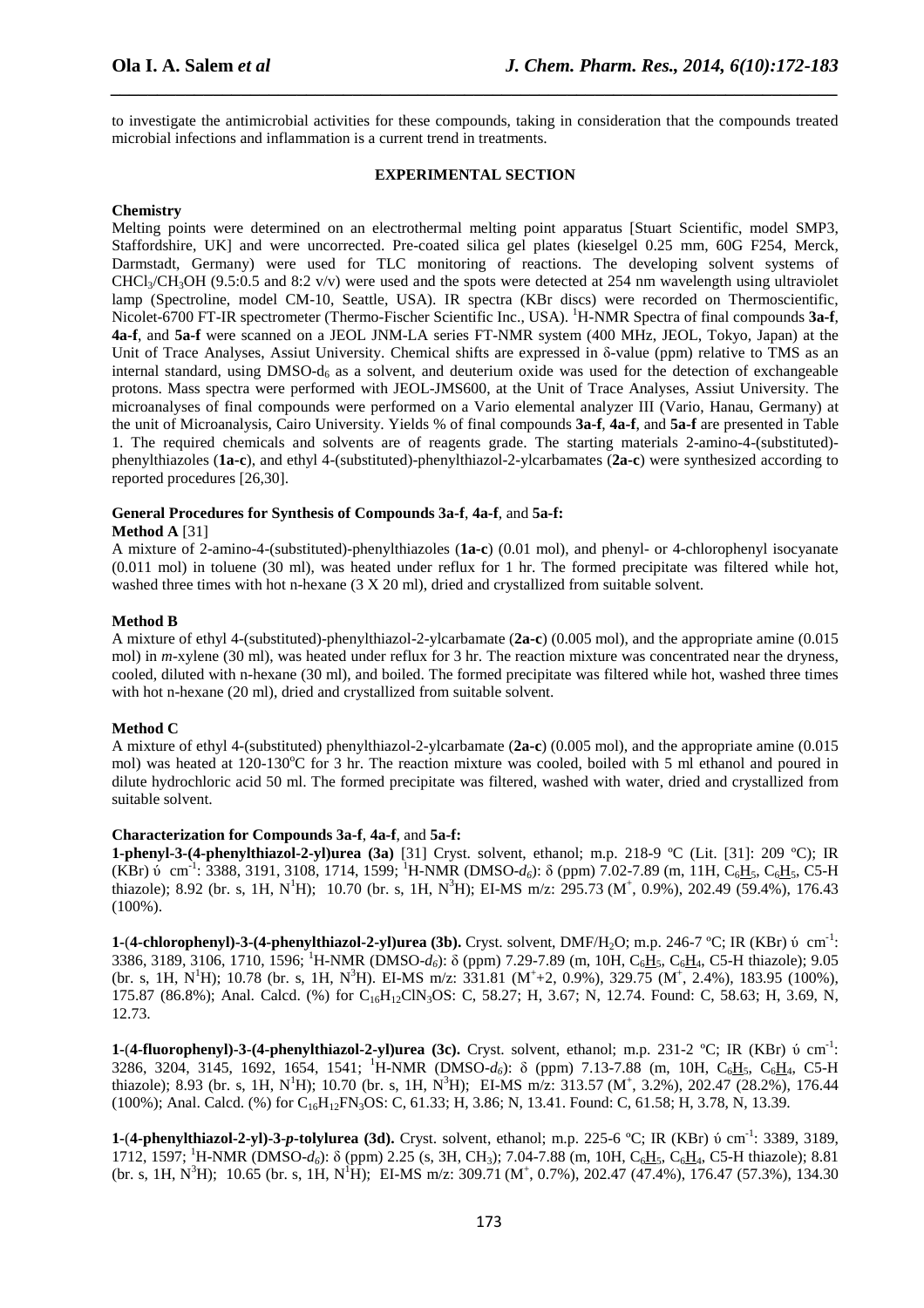(69.4%), 133.31(100%); Anal. Calcd. (%) for C<sub>17</sub>H<sub>15</sub>N<sub>3</sub>OS: C, 66.00; H, 4.89; N, 13.58. Found: C, 66.03; H, 4.89, N, 13.28.

*\_\_\_\_\_\_\_\_\_\_\_\_\_\_\_\_\_\_\_\_\_\_\_\_\_\_\_\_\_\_\_\_\_\_\_\_\_\_\_\_\_\_\_\_\_\_\_\_\_\_\_\_\_\_\_\_\_\_\_\_\_\_\_\_\_\_\_\_\_\_\_\_\_\_\_\_\_\_*

**1-phenethyl-3-(4-phenylthiazol-2-yl)urea (3e).** Cryst. solvent, ethanol/water; m.p. 164-5 °C; IR (KBr) ú cm<sup>-1</sup>: 3379, 3187, 3117, 1666, 1558; <sup>1</sup>H-NMR (DMSO-*d6*): δ (ppm) 2.77 (t, 2H, CH2C6H5 *, J*= 7.2); 3.38 (t, 2H, NCH2); 6.54 (br. s, 1H, N<sup>1</sup>H); 7.19-7.84 (m, 10H, C<sub>6</sub>H<sub>3</sub>, C<sub>6</sub>H<sub>4</sub>, C5-H thiazole); 10.26 (br. s, 1H, N<sup>3</sup>H); EI-MS m/z: 323.73  $(M^+, 0.8\%)$ , 202.44 (23.0%), 176.38 (100%); Anal. Calcd. (%) for C<sub>18</sub>H<sub>17</sub>N<sub>3</sub>OS: C, 66.85; H, 5.30; N, 12.99. Found: C, 67.00; H, 5.48, N, 13.05.

**1-cyclohexyl-3-(4-phenylthiazol-2-yl)urea (3f).** Cryst. solvent, hexane/dioxane; m.p. 152-3 °C; IR (KBr) v cm<sup>-1</sup>: 3405, 3344, 3169, 1686, 1519; <sup>1</sup>H-NMR (DMSO-*d6*): δ (ppm) 1.19-1.82 (m, 11H, cyclohexyl-H);6.48 (d, 1H, N<sup>1</sup>H*, J*=6.8); 7.29-7.85 (m, 6H, C<sub>6</sub>H<sub>5</sub>, C5-H thiazole); 10.33 (br. s, 1H, N<sup>3</sup>H); EI-MS m/z: 224.47 (M<sup>+</sup>-C<sub>6</sub>H<sub>5</sub>, 0.8%), 202.55 (13.8%), 176.37 (100%); Anal. Calcd. (%) for C16H19N3OS: C, 63.76; H, 6.35; N, 13.94. Found: C, 63.69; H, 6.48, N, 13.92.

**1-[4-(4-chlorophenyl)thiazol-2-yl]-3-phenylurea (4a).** Cryst. solvent, ethanol; m.p. 250-2 ºC; IR (KBr) ύ cm-1 : 3389, 3184, 3103, 1709, 1598; <sup>1</sup>H-NMR (DMSO-*d6*): δ (ppm) 7.02-7.91 (m, 10H, C6H4, C6H5, C5-H thiazole); 8.93 (br. s, 1H, N<sup>3</sup>H); 10.70 (br. s, 1H, N<sup>1</sup>H); EI-MS m/z: 238.33 (M<sup>+</sup>+2 - C<sub>6</sub>H<sub>5</sub>N, 50.9%), 236.27 (M<sup>+</sup>- C<sub>6</sub>H<sub>5</sub>N, 51.4%), 212.37 (48.4%), 210.31 (100%); Anal. Calcd. (%) for C<sub>16</sub>H<sub>12</sub>ClN<sub>3</sub>OS: C, 58.27; H, 3.67; N, 12.74. Found: C, 58.42; H, 3.60, N, 12.87.

**1-**(**4-chlorophenyl)-3-[4-(4-chlorophenyl)thiazol-2-yl]urea (4b).** Cryst. solvent, DMF/H2O; m.p. 252-4 ºC; IR  $(KBr)$  ó cm<sup>-1</sup>: 3388, 3184, 3105, 1709, 1525; <sup>1</sup>H-NMR (DMSO-*d*<sub>6</sub>): 7.31-7.91 (m, 9H, C<sub>6</sub>H<sub>4</sub>, C<sub>6</sub>H<sub>4</sub>, C5-H thiazole); 9.07 (br. s, 1H, N<sup>1</sup>H); 10.78 (br. s, 1H, N<sup>3</sup>H); EI-MS m/z: 238.51 (M<sup>+</sup>+2 - C<sub>6</sub>H<sub>6</sub>ClN, 28.0%), 236.52 (M<sup>+</sup>-C<sub>6</sub>H<sub>6</sub>ClN, 89.7%), 212.41(33.5%), 210.25 (100%); Anal. Calcd. (%) for C<sub>16</sub>H<sub>11</sub>Cl<sub>2</sub>N<sub>3</sub>OS: C, 52.76; H, 3.04; N, 11.54. Found: C, 52.61; H, 2.85, N, 11.82.

**1-[4-(4-chlorophenyl)thiazol-2-yl]-3-**(**4-fluoro-phenyl)urea (4c).** Cryst. solvent, ethanol; m.p. 266-7 ºC; IR (KBr)  $\acute{b}$  cm<sup>-1</sup>: 3383, 3190, 3105, 1712, 1597; <sup>1</sup>H-NMR (DMSO-*d*<sub>6</sub>): δ (ppm) 7.14-7.77 (m, 9H, C<sub>6</sub>H<sub>4</sub>, C<sub>6</sub>H<sub>4</sub>, C5-H thiazole); 8.95 (br. s, 1H, N<sup>3</sup>H); 10.70 (br. s, 1H, N<sup>1</sup>H); Anal. Calcd. (%) for C<sub>16</sub>H<sub>11</sub>ClFN<sub>3</sub>OS: C, 55.25; H, 3.19; N, 12.08. Found: C, 55.51; H, 3.19, N, 12.34.

**1-[4-(4-chlorophenyl)thiazol-2-yl]-3**-*p***-tolylurea (4d).** Cryst. solvent, ethanol; m.p. 271-2 ºC; IR (KBr) ύ cm-1: 3304, 3100, 1640, 1560; <sup>1</sup>H-NMR (DMSO-*d*<sub>6</sub>):  $\delta$  (ppm) 2.25 (s, 3H, CH<sub>3</sub>); 7.11-7.91 (m, 9H, C<sub>6</sub>H<sub>4</sub>, C<sub>6</sub>H<sub>4</sub> and C5-H thiazole); 8.80 (br. s, 1H, N<sup>3</sup>H); 10.61 (br. s, 1H, N<sup>1</sup>H); EI-MS m/z: 343.18 (M<sup>+</sup>, 1.6%), 237.87 (37.9%), 235.87 (100%); Anal. Calcd. (%) for C17H14ClN3OS: C, 59.39; H, 4.10; N, 12.22. Found: C, 59.44; H, 4.44, N, 12.17.

**1-[4-(4-chlorophenyl)thiazol-2-yl]-3**-**phenethylurea (4e).** Cryst. solvent, Ethyl acetate/Hexane; m.p. 175-6 ºC; IR (KBr) (cm-1): 3300, 3260, 3100, 1686, 1558; <sup>1</sup>H-NMR (DMSO-*d6*): δ (ppm) 2.77 (t, 2H, CH2C6H5, *J*= 7.2); 3.36- 3.41 (m, 2H, NCH<sub>2</sub>); 6.53 (br. s, 1H, N<sup>3</sup>H); 7.19-7.88 (m, 10H, C<sub>6</sub>H<sub>3</sub>, C<sub>6</sub>H<sub>4</sub>, C5-H thiazole); 10.19 (br. s, 1H, N<sup>1</sup>H); EI-MS m/z: 238.41 (M<sup>+</sup>+2 - C<sub>8</sub>H<sub>11</sub>N, 21.1%), 236.42 (M<sup>+</sup> - C<sub>8</sub>H<sub>11</sub>N, 93.7%), 212.35 (45.7%), 210.26 (100%); Anal. Calcd. (%) for  $C_{18}H_{16}CIN_3OS$ : C, 60.41; H, 4.51; N, 11.74. Found: C, 60.71; H, 4.82, N, 11.56.

**1-[4-(4-chlorophenyl)thiazol-2-yl]-3**-**cyclohexylurea (4f).** Cryst. solvent, Hexane/dioxane; m.p. 165-7 ºC; IR  $(KBr)$  o cm<sup>-1</sup>: 3331, 3258, 3104, 1650, 1558; <sup>1</sup>H-NMR (DMSO- $d_6$ ):  $\delta$  (ppm) 0.98-1.81 (br. m, 11H, cyclohexyl-H); 6.47 (d, 1H, N<sup>3</sup>H, J= 7.6); 7.35-7.92 (m, 5H, C<sub>6</sub>H<sub>4</sub>, C5-H thiazole); 10.36 (br. s, 1H, N<sup>1</sup>H); Anal. Calcd. (%) for C16H18ClN3OS: C, 57.22; H, 5.40; N, 12.51. Found: C, 57.10; H, 5.50, N, 12.60.

**1-phenyl-3-(4-***p***-tolylthiazol-2-yl)urea (5a).** Cryst. solvent, DMF/water; m.p. 259-60 ºC; IR (KBr) ύ cm-1: 3390, 3200, 1700, 1589; <sup>1</sup>H-NMR (DMSO-*d*<sub>6</sub>): δ (ppm) 2.31 (s, 3H, CH<sub>3</sub>); 7.02-7.78 (m, 10H, C<sub>6</sub>H<sub>4</sub>, C<sub>6</sub>H<sub>5</sub>, C5-H thiazole); 8.92 (br. s, 1H, N<sup>1</sup>H); 10.67 (br. s, 1H, N<sup>3</sup>H); EI-MS m/z: 309.59 (M<sup>+</sup>, 4.2%), 216.43 (81.2%), 190.50  $(100\%)$ ; Anal. Calcd. (%) for  $C_{17}H_{15}N_3OS$ : C, 66.00; H, 4.89; N, 13.58. Found: C, 65.53; H, 5.79, N, 13.62.

**1-(4-chlorophenyl)-3-(4-***p***-tolylthiazol-2-yl)urea (5b).** Cryst. solvent, DMF/water; m.p. 276-7 °C; IR (KBr) ú cm  $^{1}$ : 3380, 3189, 3104, 1711, 1594; <sup>1</sup>H-NMR (DMSO-*d*<sub>6</sub>): δ (ppm) 2.31 (s, 3H, CH<sub>3</sub>); 7.20-7.77 (m, 9H, C<sub>6</sub>H<sub>4</sub>, C<sub>6</sub>H<sub>4</sub>, C5-H thiazole); 9.05 (br. s, 1H, N<sup>1</sup>H); 10.74 (br. s, 1H, N<sup>3</sup>H); EI-MS m/z: 343.62 (M<sup>+</sup>, 3.6%), 216.38 (36.2%), 190.44 (100%); Anal. Calcd. (%) for C17H14ClN3OS: C, 59.39; H, 4.10; N, 12.22. Found: C, 59.36; H, 4.27, N, 12.02.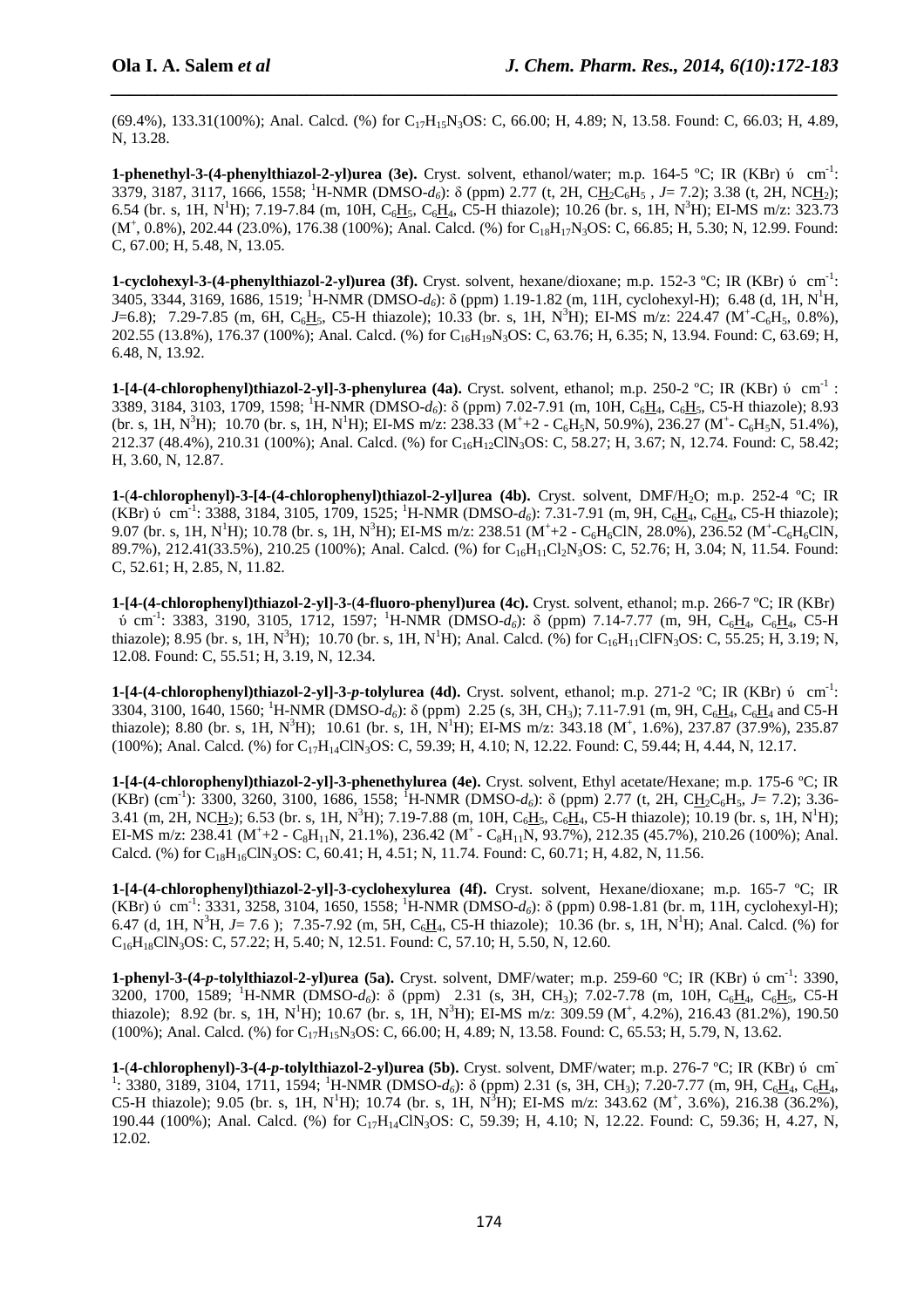**1-**(**4-fluorophenyl)-3-(4-***p***-tolylthiazol-2-yl)urea (5c).** Cryst. solvent, ethanol; m.p. 273-4 ºC; IR (KBr) ύ cm-1: 3380, 3189, 3104, 1711, 1594; <sup>1</sup>H-NMR (DMSO-*d6*): δ (ppm) 2.31 (s, 3H, CH3); 7.14-7.77 (m, 9H, C6H4, C6H4, C5- H thiazole); 8.95 (br. s, 1H, N<sup>1</sup>H); 10.71 (br. s, 1H, N<sup>3</sup>H). EI-MS m/z: 327.69 (M<sup>+</sup>, 7.28%), 216.46 (21.72%), 190.43 (100%); Anal. Calcd. (%) for C<sub>17</sub>H<sub>14</sub>FN<sub>3</sub>OS: C, 62.37; H, 4.31; N, 12.84. Found: C, 62.55; H, 4.60, N, 12.60.

*\_\_\_\_\_\_\_\_\_\_\_\_\_\_\_\_\_\_\_\_\_\_\_\_\_\_\_\_\_\_\_\_\_\_\_\_\_\_\_\_\_\_\_\_\_\_\_\_\_\_\_\_\_\_\_\_\_\_\_\_\_\_\_\_\_\_\_\_\_\_\_\_\_\_\_\_\_\_*

**1-***p***-tolyl-3-(4-***p***-tolylthiazol-2-yl)urea (5d).** Cryst. solvent, DMF/water; m.p. 244-5 ºC; IR (KBr) ύ cm-1: 3382, 3191, 3104, 1709, 1596; <sup>1</sup>H-NMR (DMSO-*d6*): δ (ppm) 2.25 (s, 3H, CH3); 2.31 (s, 3H, CH3); 7.11-7.77 (m, 9H,  $C_6H_4$ ,  $C_6H_4$ , C5-H thiazole); 8.81 (br. s, 1H, N<sup>1</sup>H); 10.62 (br. s, 1H, N<sup>3</sup>H); EI-MS m/z: 216.38 (M<sup>+</sup> - C<sub>7</sub>H<sub>9</sub>N, 39.6%), 190.51 (M<sup>+</sup>- C<sub>8</sub>H<sub>7</sub>NO, 100%), 133.27 (40.9%); Anal. Calcd. (%) for C<sub>18</sub>H<sub>17</sub>N<sub>3</sub>OS: C, 66.85; H, 5.30; N, 12.99. Found: C, 66.53; H, 5.26, N, 13.12.

**1-phenethyl-3-(4-***p***-tolylthiazol-2-yl)urea (5e).** Cryst. solvent, DMF/water; m.p. 173-5 °C; IR (KBr) v cm<sup>-1</sup>: 3300, 3273, 3123, 1689, 1557; <sup>1</sup>H-NMR (DMSO-*d6*): δ (ppm) 2.30 (s, 3H, CH3); 2.76 (t, 2H, CH2C6H5, *J*= 6.8); 3.36-3.41 (m, 2H, NCH<sub>2</sub>-); 6.52 (br. s, 1H, N<sup>1</sup>H); 7.18-7.72 (m, 10H, C<sub>6</sub>H<sub>3</sub>, C<sub>6</sub>H<sub>4</sub>, C5-H thiazole); 10.46 (br. s, 1H, N<sup>3</sup>H). EI-MS m/z: 337.82 (M<sup>+</sup>, 1.8%), 215.92 (20.3%), 189.84 (95.7%), 83.97(100%); Anal. Calcd. (%) for C<sub>19</sub>H<sub>19</sub>N<sub>3</sub>OS: C, 67.63; H, 5.68; N, 12.45. Found: C, 67.94; H, 5.39, N, 12.55.

**1-cyclohexyl-3-(4-***p***-tolylthiazol-2-yl)urea (5f).** Cryst. solvent, hexane/dioxane; m.p. 194-5 °C; IR (KBr) v cm<sup>-1</sup>: 3407, 3344, 3172, 1689, 1538; <sup>1</sup>H-NMR (DMSO-*d6*): δ (ppm) 1.17-1.81 (br. m, 11H, cyclohexyl-H); 2.30 (s, 1H, CH<sub>3</sub>); 6.49 (d, 1H, N<sup>1</sup>H, *J*= 10.8); 7.18-7.75 (m, 5H, C<sub>6</sub>H<sub>4</sub>, C5-H thiazole); 10.31 (br. s, 1H, N<sup>3</sup>H); EI-MS m/z: 315.60 (M<sup>+</sup>, 1.6%), 216.38 (23.1%), 190.52 (100%); Anal. Calcd. (%) for C<sub>17</sub>H<sub>21</sub>N<sub>3</sub>OS: C, 64.73; H, 6.71; N, 13.32. Found: C, 65.02; H, 6.99, N, 13.00.

## **Biological screening:**

#### **Antimicrobial activity:**

All final 1,3-disubstituted urea derivatives **3a-f**, **4a-f**, and **5a-f** were tested for their in *vitro* antibacterial and antifungal activities, compared to ampicillin (for antibacterial investigation), and fluconazole (for antifungal investigation) as reference drugs respectively. The investigation was performed, using the standard agar cup diffusion method [32] at a concentration of 100 µmol/ml.

**Antibacterial assay.** It was done at Microbiology laboratory at Microbiology department, Assiut University. Four pathogenic bacterial species representing both Gram-positive starins *(Staphylococcus aureus, Staph saprophyticus* and *Bacillus species*) and Gram-negative strain (*Escherichia coli)* were selected. All these bacterial isolates were isolated, identified at Microbiology department, Assiut University. For antibacterial investigation; bacterial strains were individually cultured for 48 h in 100 ml conical flasks containing 30 ml nutrient agar medium. Bioassay was done in 10 cm sterile Petri dishes in which 1 ml of bacterial suspension and 15 ml of nutrient agar were poured. Plates were shaken gently to homogenize the inoculate. After solidification of the media, 5 mm cavities were cut in the solidified agar (4 to 6 cavities/plate) using sterile cork borer. The test compounds (**3 a-f**, **4 a-f** and **5 a-f**) and reference drugs were dissolved in DMSO (100 µmol/ml) that served as positive control and were loaded in the cavities. In addition, other cavities were loaded with the solvent DMSO and served as a negative control. The seeded plates were incubated at  $28\pm2$  °C for 48 h. The diameters of inhibition zones (in mm) of triplicate sets were measured and the results are cited in **Table 2.**

**Antifungal assay**. It was done at Mycological Center, Assiut University. For antifungal assay; three human pathogenic fungi species (*Trichophyton rubrum* AUMC 1804, *Candida albicans* AUMC 1299 and *Scopulariopsis brevicaulis* AUMC 361] were used in the present study. For antifungal screening; spore suspension in sterile distilled water was prepared from 7 days old culture of the test fungi growing on Sabouraud's dextrose broth (30 ml) media in 100 ml conical flasks. The final spore concentration was nearly  $5\times10^4$  spores /ml. Bioassay was done in 10 cm sterile Petri dishes in which 1 ml of spore suspension and 15 ml of nutrient agar were poured. Plates were shaken gently to homogenize the inoculate. After solidification of the media, 5 mm cavities were cut in the solidified agar (4 to 6 cavities/plate) using sterile cork borer. The test compounds (**3 a-f**, **4 a-f** and **5 a-f**) and reference drug were dissolved in DMSO (100 µmol/ml). DMSO was served as a negative control. The seeded plates were incubated at  $28\pm2$  °C for 7 days.

**The minimium inhibitory concentration (MIC<sub>s</sub>).** Using Agar cup diffusion method, the test compounds giving positive results (with zone of inhibition higher than 17 mm) were diluted with DMSO to prepare a series of descending concentration down to 1.56 µmol /ml. Diluted solutions were added to plates containing different bacterial isolates, then zone of inhibition was measured. Plotting square of diameter  $(X^2)$  against Log C, gave a straight line, then by extrapolation of this straight line to cut log C at certain point, this indicates MIC. Results are cited in Table 2.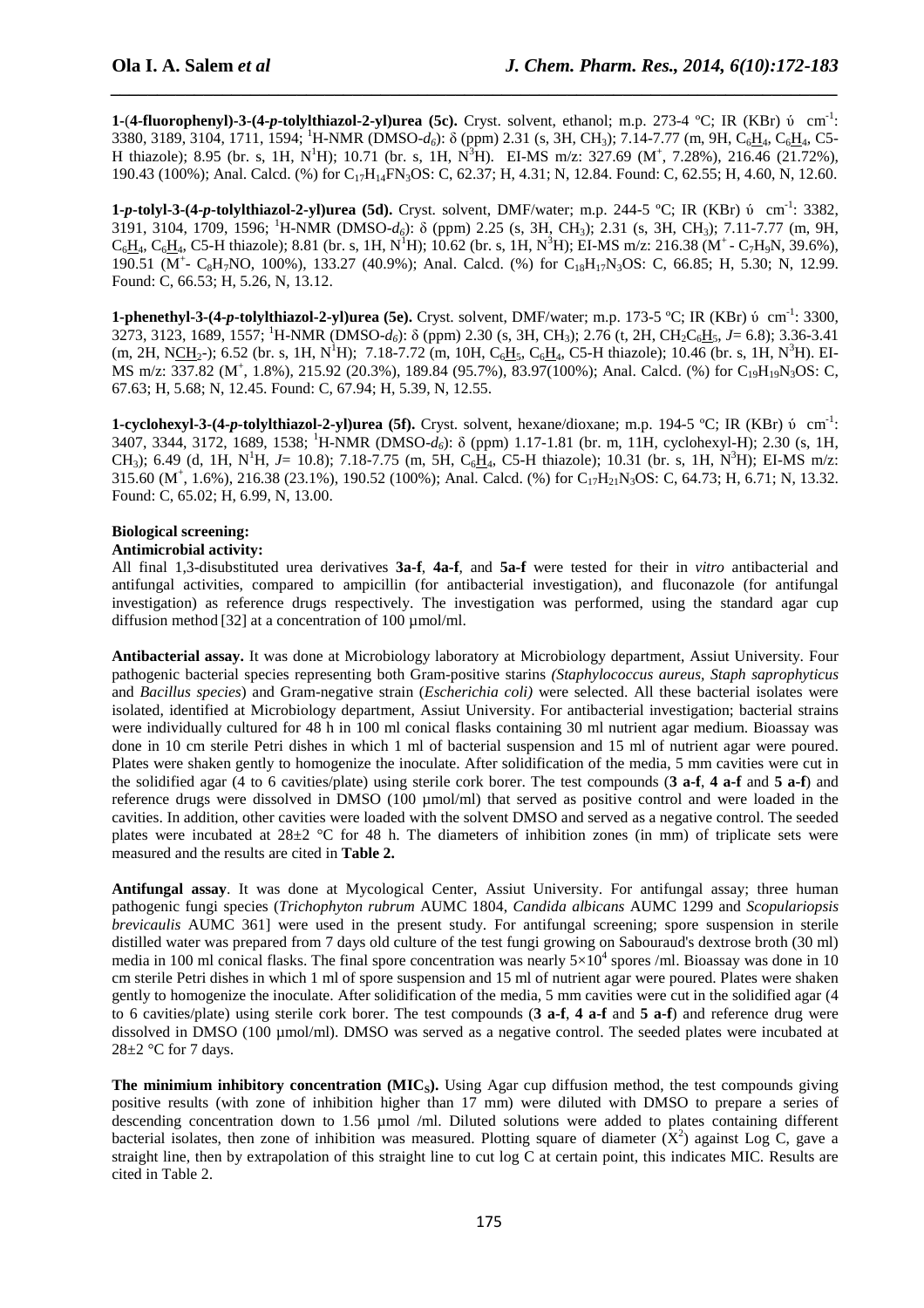#### **Anti-inflammatory activity**

The anti-inflammatory activity of eighteen final 1,3-disubstituted urea derivatives **3a-f**, **4a-f**, and **5a-f** was evaluated by the carrageenan-induced paw edema method *in vivo* in rats according to a reported method [16], using indomethacin as a reference standard. The thickness of rat paw edema was measured by digital plethysmometer LE7500 (Panlab S.L., Cornella, Barcelona, Spain). Adult albino male rats weighing 150-200 g were divided into twenty groups of 6 animals each. The animals were fed with commercial feed pellets and were given water *ad libitum*. Work was conducted in accordance with the internationally accepted principles for laboratory animals' use and care as found in the European Community Guidelines [33]. Indomethacin and the tested compounds, **3a-f**, **4a-f**, and **5a-f** were suspended in 0.5% sodium carboxymethylcellulose (NaCMC) saline solution and given *orally* by gastric tubes, at a dose level of 28 mmol/kg. Eighteen different groups were treated with a suspension of the tested compounds, and reference group was treated by indomethacin, one hour before induction of inflammation. The control group was given saline solution containing 0.5% NaCMC. After 30 minutes, 0.1 ml of freshly prepared carrageenan solution (1% in normal saline) was injected into the subplantar region of the right hind paw of each rat to induce edema. The thickness of rat paw was measured by digital plethysmometer at different time intervals (three and five hours) after administration of the test samples. The difference between the thicknesses of two paws (right and left) was taken as a measure of edema [16].

*\_\_\_\_\_\_\_\_\_\_\_\_\_\_\_\_\_\_\_\_\_\_\_\_\_\_\_\_\_\_\_\_\_\_\_\_\_\_\_\_\_\_\_\_\_\_\_\_\_\_\_\_\_\_\_\_\_\_\_\_\_\_\_\_\_\_\_\_\_\_\_\_\_\_\_\_\_\_*

The results of the anti-inflammatory activity were expressed as percentage inhibition of edema thickness in treated animals in comparison with the control group according to the following equation:

% Edema inhibition =  $100$  (1 - Vt /Vc)

Where,  $Vt =$  volume of edema in treated group,  $Vc =$  volume of the edema in the control group. The antiinflammatory activities of the tested compounds using carrageenan-induced paw edema in rats, at three and five hours respectively, are shown in Table 3.

### **Ulcerogenic effect**

Scanning electron microscopy of the stomachs of rats was performed on JEOL JSM-5400 LV Scanning microscope (JEOL, Tokyo, Japan) at the unit of Electron Microscope, Assiut University. The ulcerogenic effect was determined for the highly active anti-inflammatory compounds **3b, 3e, 4e,** and **5e**, in albino rats following the previously reported standard method [34]. Adult albino rats weighing 150-200 g were divided into six groups of five animals each. The animals were fasted 24 hours before drug administration. indomethacin (reference standard) and the tested compounds (30 mg/kg) were suspended in saline solution using 0.5% NaCMC and were administered orally for three successive days to fasted rats. The control group animals were given saline solution using 0.5% NaCMC. Six hours following the dose, the animals were sacrifice by cervical dislocation and the stomach was removed, opened along the greater curvature and washed with saline. The Stomachs were examined with a magnifying lens (10x) for the presence of lesions and erosions.

Ulcer was defined as at least one lesion that was 0.5 mm or more in length. All lesions of more than 0.1 mm in length were summed to obtain the ulcer index. Stomachs were kept in 10% w/v formalin solution. After 24 h, the surface of stomachs was examined using scanning electron microscope. The results were listed in Table 4 and some representative photo-micrographs for gastric mucosa of control healthy and treated rats are shown in Figure 1.

#### **Ulcer index**

The ulcers were examined on the dissected stomach and the ulcer index was calculated by using the formula,  $UI =$  $10/X$ , Where X= total mucosal area / total ulcerated area.

#### **Acute toxicity**

The highly active anti-inflammatory compounds **3b, 3e, 4e,** and **5e** were further investigated for their median lethal dose  $(LD<sub>50</sub>)$  compared to indomethacin (reference standard) in male mice. Twenty five groups of mice each consisting of six animals, were used. The compounds and indomethacin were given orally at doses of 20, 40, 60, 100, and 120 mg/kg. Twenty four hours later, the % mortality in each group and for each compound was recorded. The  $LD_{50}$  values were calculated using the method described by Litchfield and Wilcoxon [35].

#### **Molecular Modeling**

Docking simulation study is performed using Molecular Operating Environment (MOE®) version 10.2010, Chemical Computing Group Inc., Montreal, Canada. The computational software operated under "Windows XP" installed on an Intel Pentium IV PC with a 1.6 GHz processor and 512 MB memory. All the minimizations were performed with MOE until it reached a RMSD gradient of 0.05 Kcal mol<sup>-1</sup>  $A<sup>o-1</sup>$  with MMFF94X force-field. The atomic coordinates of the crystal structures of human sEH complex with CIU (1-cyclohexyl-3-(4-iodophenyl)urea)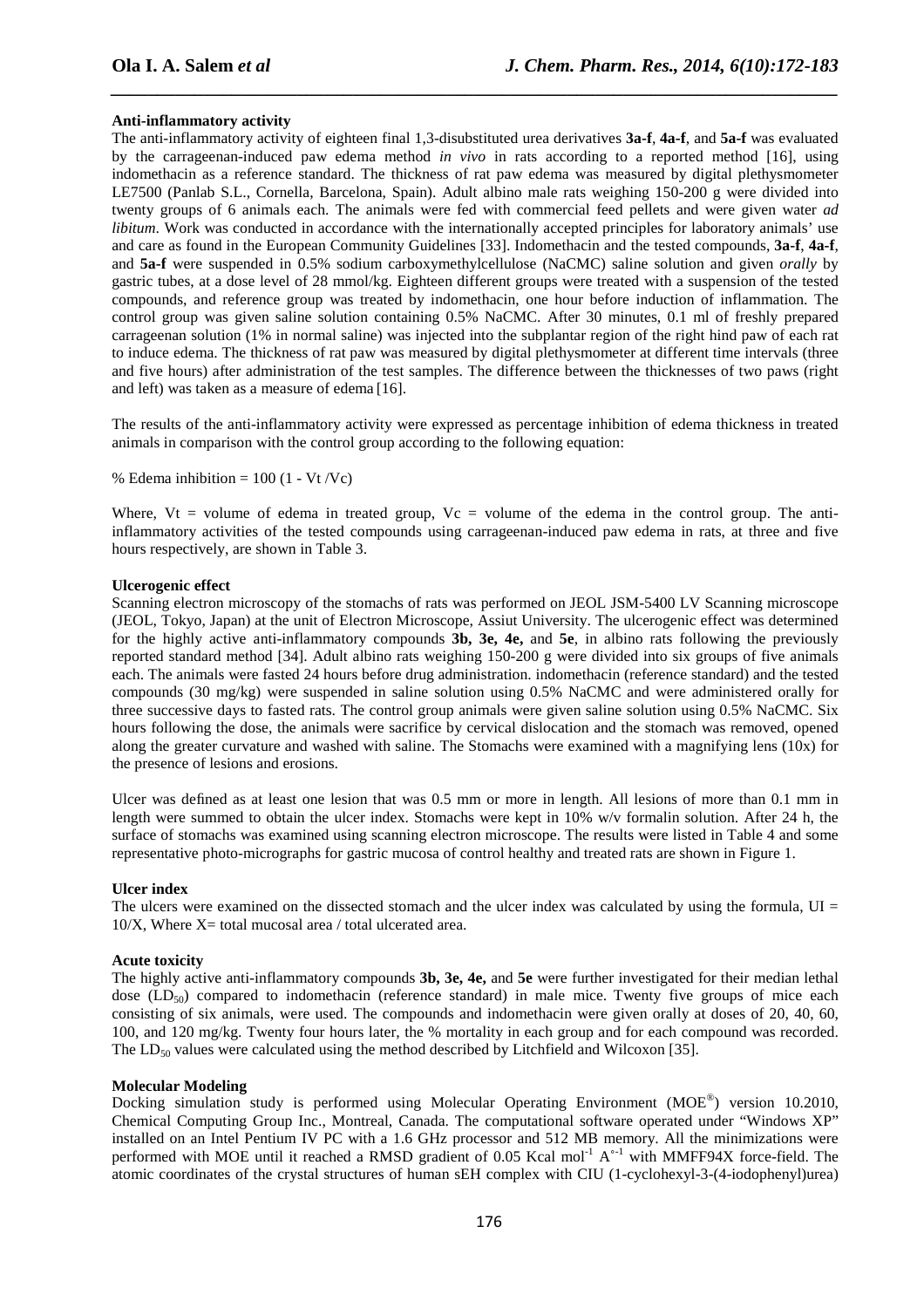was retrieved from Protein Data Bank (entry 1VJ5). All synthesized compounds were docked into the ligandbinding pocket manually by superposition with the parent molecule (CIU) and minimized on MM geometry. The docking results appear in a DBV window (dock.mdb). The (S) field that the docking poses is ranked by the MM/GBVI binding free energy calculation, which is identical to the E\_refine score. Also the RMSD field, which is the RMSD of the docking pose compared to the cocrystal ligand position was noted. The Database browser was used to compare the docking poses to the ligand in the co-crystallized structure.

*\_\_\_\_\_\_\_\_\_\_\_\_\_\_\_\_\_\_\_\_\_\_\_\_\_\_\_\_\_\_\_\_\_\_\_\_\_\_\_\_\_\_\_\_\_\_\_\_\_\_\_\_\_\_\_\_\_\_\_\_\_\_\_\_\_\_\_\_\_\_\_\_\_\_\_\_\_\_*

## **RESULTS AND DISCUSSION**

#### **Chemistry**

The target compounds 1-aryl (or alkyl)-3-[4-(substituted)phenylthiazo-2-yl] urea **3a-f**, **4a-f**, and **5a-f** were prepared according to Scheme 1.



*i, phenylisocyanate (or 4-chlorophenylisocyamate), toluene, reflux; ii, ethyl chloroformate, benzene, triethylamine, reflux; iii, m-xylene, reflux; iv, heat at 130*°*, solvent free* 

 $R^2 = Ph$ , 4-Cl.Ph, 4-F.Ph, 4-CH<sub>3.</sub>Ph, -CH<sub>2</sub>CH<sub>2</sub>Ph or *cyclo*-C<sub>6</sub>H<sub>11</sub>

#### **Scheme 1: synthesis of the target compounds**

Compounds 2-amino-4-phenylthiazole **1a-c** were prepared according to a reported procedure **[26]** through one pot reaction; by heating a mixture of 4-(substituted)acetophenones, thiourea, and iodine. This was a favourable and simpler method than bromination of acetophenones, followed by reaction with thiourea [30]. The chemical structures of compounds **1a-c** were confirmed by matching their physical and spectral data with the reported ones [25,26,36]. Reaction of 2-amino-4-phenylthiazole **1a-c** with ethyl chloroformate in benzene and in presence of triethylamine afforded ethyl 4-(substituted)phenyl-thiazol-2-ylcarbamates **2a-c**, according to a reported method [**30].** <sup>1</sup>H-NMR spectra of compounds **2a-c** revealed the triplet signals of CH<sub>3</sub>CH<sub>2</sub> at  $\delta$  0.92-1.03 ppm, and the quartet signal of CH<sub>3</sub>CH<sub>2</sub>O at  $\delta$  4.00-4.10 ppm, also the presence of NH broad singlet at  $\delta$  10.26-11.01 ppm. IR spectra of compounds 2a-c showed presence of strong bands at  $\acute{v}$  3167-3154 cm<sup>-1</sup> and  $\acute{v}$  1720-1717 cm<sup>-1</sup> which were assigned for the NH and C=O groups, respectively. The preparation of the target 1,3-disubstituted urea was afforded through the reaction of 2-amino-4-phenylthiazole **1a-c** with aryl isocyanate in toluene under reflux (*method A*) **[31].** This reaction is illustrated by reaction of phenyl isocyanate or 4-chlorophenyl isocyanate with 2-amino-4-phenylthiazoles **1a-c** to afford compounds **3a**, **b**; **4a**, **b** and **5a**, **b**. This method was favourable due the simplicity and high yield (90- 97%), except it consumed more expensive reagents [2,5]. Another method (*method B*) for preparation of the target compounds, 1,3-disubstituted ureas is the reaction of ethyl 4-(substituted)-phenylthiazol-2-ylcarbamates **2a-c** with the appropriate amines, under reflux in an aprotic, highly boiling point solvent, e.g. toluene or *m*-xylene, to afford the target 1-(substituted)-phenyl-3-[4-(substituted)-phenylthiazol-2-yl] ureas **3a-e**, **4a-e**, and **5a-e** in good yields (65–73%). Alternatively, the reaction of **2a-c** with the appropriate amines at 120-130° under solvent-free condition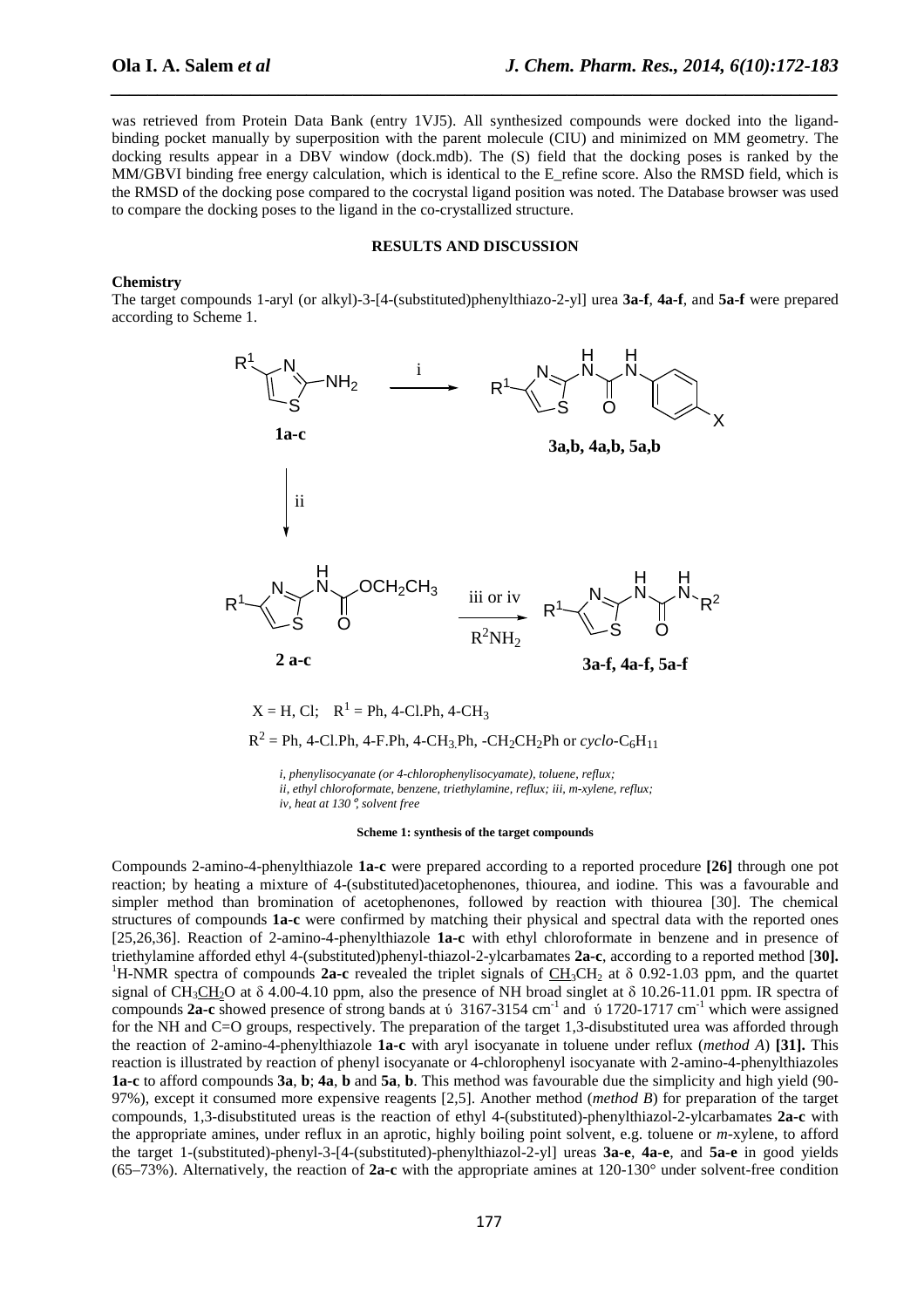was performed for synthesis of the target urea derivatives **3a-f**, **4a-f**, and **5a-f** (*method C*). The key advantages of the later method are that, it doesn't involve any hazardous organic solvent, also high yields (75–90%), simple workup, and easily purification of products. The characterization of compounds **3a-f**, **4a-f**, and **5a-f** is based on their, <sup>1</sup>H-NMR, FT-IR, mass spectroscopy. All elemental analysis of compounds **3b-f**, **4a-f**, and **5a-f** are good agreement with the desired values.

**Table 1: Yields % of compounds 3a-f, 4a-f, and 5a-f** 

*\_\_\_\_\_\_\_\_\_\_\_\_\_\_\_\_\_\_\_\_\_\_\_\_\_\_\_\_\_\_\_\_\_\_\_\_\_\_\_\_\_\_\_\_\_\_\_\_\_\_\_\_\_\_\_\_\_\_\_\_\_\_\_\_\_\_\_\_\_\_\_\_\_\_\_\_\_\_*

| н<br>N<br>N<br>R<br>$R^2$<br>ς |                                       |                                 |                |                                        |                                 |                |                                                       |                                 |
|--------------------------------|---------------------------------------|---------------------------------|----------------|----------------------------------------|---------------------------------|----------------|-------------------------------------------------------|---------------------------------|
| N <sub>0</sub>                 | $\mathbf{R}^1, \mathbf{R}^2$          | Method, Yield%                  | N <sub>0</sub> | $\mathbf{R}^1$ , $\mathbf{R}^2$        | Method, Yield%                  | N <sub>0</sub> | $\mathbf{R}^1$ , $\mathbf{R}^2$                       | Method, Yield%                  |
| 3a                             | H, Ph                                 | A, 95<br><b>B</b> , 70<br>C, 90 | 4a             | Cl, Ph                                 | A, 96<br><b>B</b> , 72<br>C, 90 | 5a             | $CH3$ , Ph                                            | A, 90<br>B, 67<br>C, 86         |
| 3 <sub>b</sub>                 | $H, 4$ -Cl.Ph                         | A, 97<br><b>B</b> , 73<br>C, 88 | 4 <sub>b</sub> | Cl.<br>$4$ -Cl.Ph                      | A, 97<br><b>B</b> , 70<br>C, 88 | 5b             | CH <sub>3</sub><br>4-Cl.Ph                            | A, 93<br><b>B</b> , 68<br>C, 88 |
| $3c^a$                         | H, 4-F.Ph                             | <b>B</b> , 70<br>C, 89          | $4c^a$         | $Cl, 4-F.Ph$                           | <b>B</b> , 72<br>C, 88          | $5c^a$         | CH <sub>3</sub><br>$4-F.Ph$                           | <b>B</b> , 69<br>C, 85          |
| $3d^a$                         | Η,<br>$4$ -CH <sub>3</sub> .Ph        | <b>B</b> , 68<br>C, 90          | $4d^a$         | Cl,<br>$4$ -CH <sub>3</sub> .Ph        | <b>B</b> , 72<br>C, 87          | $5d^a$         | CH <sub>3</sub><br>$4$ -CH <sub>3</sub> .Ph           | <b>B</b> , 66<br>C.84           |
| $3e^a$                         | H, (CH <sub>2</sub> ) <sub>2</sub> Ph | <b>B</b> , 65<br>C, 84          | $4e^a$         | Cl, (CH <sub>2</sub> ) <sub>2</sub> Ph | <b>B</b> , 70<br>C, 84          | $5e^a$         | CH <sub>3</sub><br>(CH <sub>2</sub> ) <sub>2</sub> Ph | B, 60<br>C, 80                  |
| $3f^{a, b}$                    | Н,<br>$cyclo$ - $C_6H_{11}$           | C, 80                           | $4f^{a, b}$    | Cl,<br>$cyclo$ - $C_6H_{11}$           | C, 83                           | $5f^{a, b}$    | CH <sub>3</sub><br>$cyclo$ - $C_6H_{11}$              | C, 75                           |

*<sup>a</sup>Method A was not detected, <sup>b</sup> Method B gave tiny yields* 

| Table 2: In vitro antibacterial activity of compounds (3a-f, 4a-f, 5a-f) and ampicillin exhibited by minimum inhibitory concentration |  |
|---------------------------------------------------------------------------------------------------------------------------------------|--|
| (MIC) in $\mu$ mol/ml <sup>a</sup>                                                                                                    |  |

|                   | (MIC in µmol/ml) |                     |                  |                          |  |  |
|-------------------|------------------|---------------------|------------------|--------------------------|--|--|
| Compound no       |                  | Gram-negative       |                  |                          |  |  |
|                   | S. aureus        | <b>Bacillus spc</b> | S. saprophyticus | E. coli                  |  |  |
| <b>DMSO</b>       |                  |                     |                  |                          |  |  |
| <b>Ampicillin</b> | (3.125)          | (6.25)              | (6.25)           | (12.5)                   |  |  |
| 3a                | (37.5)           | (25)                | (25)             |                          |  |  |
| 4a                | ٠                | p.i. <sup>b</sup>   | (6.25)           | (6.25)                   |  |  |
| 5a                | (6.25)           | (3.125)             | (6.25)           | (6.25)                   |  |  |
| 3 <sub>b</sub>    | (6.25)           | (6.25)              | (3.125)          |                          |  |  |
| 4b                | (6.25)           | (3.125)             | (6.25)           | p.i. <sup>b</sup>        |  |  |
| 5b                | (18)             | (12.5)              | (25)             | $\overline{\phantom{a}}$ |  |  |
| 3c                | (25)             | (25)                | (25)             | (50)                     |  |  |
| 4c                | (6.25)           | (6.25)              | (6.25)           | (6.25)                   |  |  |
| 5c                | (3.125)          | (6.25)              | (3.125)          |                          |  |  |
| 3d                | (12.5)           | (12.5)              | (25)             |                          |  |  |
| 4d                | -                | (50)                | (50)             | $\qquad \qquad -$        |  |  |
| 5d                | $\overline{a}$   | (25)                | (25)             |                          |  |  |
| 3e                | ÷,               | (50)                | L,               | p.i. <sup>b</sup>        |  |  |
| 4e                | (25)             | (12.5)              | (12.5)           | (3.75)                   |  |  |
| 5e                |                  | (75)                |                  | p.i. <sup>b</sup>        |  |  |
| 3f                | (3.125)          | (6.25)              | (3.125)          | (3.125)                  |  |  |
| 4f                | (3.125)          | (6.25)              | (12.5)           | (12.5)                   |  |  |
| 5f                | (3.125)          | (6.25)              | 12.5             | (3.125)                  |  |  |

<sup>*a*</sup> Antibacterial evaluation was performed at 100  $\mu$ mol/ml  $\alpha$ <sup>*b*</sup> (p.i.) partial inhibition; MIC > 100  $\mu$ mol/ml

#### **Biological screening Antimicrobial activity**

Investigation was performed, using the standard agar cup diffusion method [**32**] at a concentration of 100 µmol/ml. By comparing the antibacterial activity of the target compounds in Table 2, it was found that, most of the compounds in the three series; **3a-f**, **4a-f**, and **5a-f**, exhibited considerable significant antibacterial activity against tested gram positive strains; *Staph aureus*, *Staph saprophyticus* and *Bacillus species* and negative strain *E coli*. Also, it was obvious that presence of cyclohexyl urea moiety as well as halogens (Cl, F) on phenyl urea moiety enhanced activity markedly against all tested gram positive and gram negative strains, in most cases equal to/ or more potent than reference. Compounds **3f** and **5f** that bearing cyclohexyl urea group and **5c** having fluorophenyl urea moiety exhibited equipotent antibacterial activity with reference against pathogenic *Staph aureus* and *Bacillus species.* In addition to these derivatives, compounds **3b, 4c**, and **5c** having chlorine or fluorine on phenyl urea moiety exhibited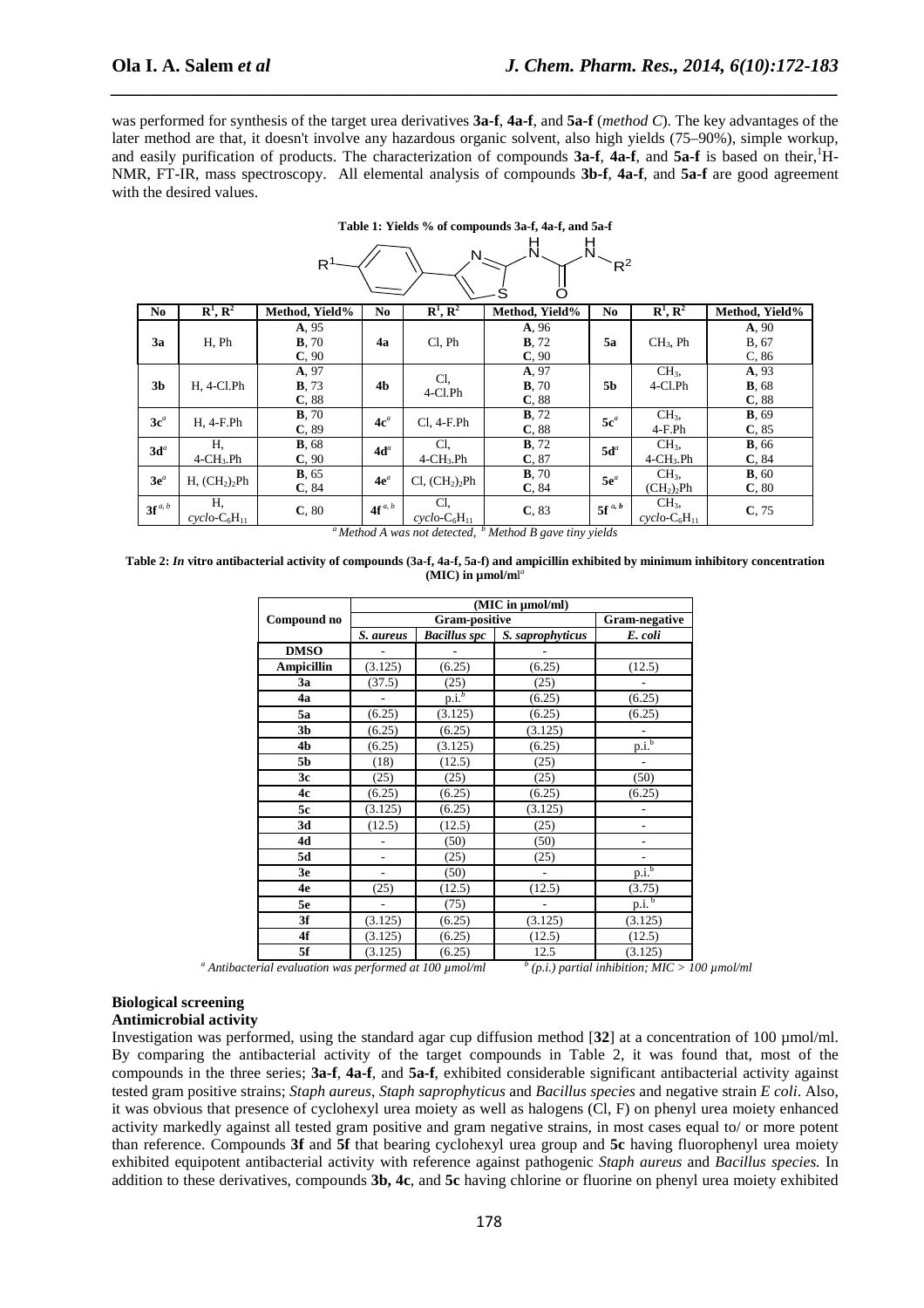the same potency compared with ampicillin (MIC = 6.25 µmol/ml) against *Bacillus species.* It is noteworthy to mention that compounds **4b**  $(R^1, R^2 = 4$ -Cl-Ph) and **5a**  $(R^1, R^2 = 4$ -CH<sub>3</sub>.Ph, Ph) (MIC = 3.125 µmol/ml) showed two folds higher activity than ampicillin against *Bacillus species.* Regarding correlation of the antimicrobial activity of the 1,3*-*disubstituted urea derivatives with various substituents, it was found that steric factor plays a significant role; as increasing bulkiness of  $\mathbb{R}^2$  by introducing phenethyl- (compounds **3e, 4e** and **5e**) or tolyl groups (compounds **3d, 4d,** and **5d**) decreased or abolished antibacterial activity against pathogenic *Staph aureus* and *Bacillus species*  markedly. In addition, inhibitory activity against *Staph. Saprophyticus* strain was significant in case of compounds **3b, 3d and 5c** (MIC =  $3.125 \mu$ mol/ml), as they surpassed ampicillin (MIC =  $6.25 \mu$ mol/ml) by two folds, while, compounds **4a, 4b, 4c**, and **5a** exhibited equal antibacterial activity with reference. Concerning gram negative bacteria, represented by *E coli* strain, it can be inferred that 1,3-disubstituted urea derivatives in our study, showed a promising antibacterial activity that surpassed ampicillin in case of compounds, **3f, 4e**, and **5f** (by 4 folds); **4a, 4d** and **5a** (by 2 folds) while **4f** was equipotent with reference. Remaining test compounds showed partial or no inhibition at a concentration of 100  $\mu$ mol/ml. On the other hand, none of the tested compounds **3a-f**, **4a-f**, and **5a-f**; had notable fungal growth inhibitory activity against any of the tested pathogenic fungal strains, at a concentration of  $100 \text{ umol/ml}$ .

*\_\_\_\_\_\_\_\_\_\_\_\_\_\_\_\_\_\_\_\_\_\_\_\_\_\_\_\_\_\_\_\_\_\_\_\_\_\_\_\_\_\_\_\_\_\_\_\_\_\_\_\_\_\_\_\_\_\_\_\_\_\_\_\_\_\_\_\_\_\_\_\_\_\_\_\_\_\_*

| Table 3: In vivo Anti-inflammatory activity of compounds (3a-f, 4a-f, 5a-f), and indomethacin and scoring function database of the tested |
|-------------------------------------------------------------------------------------------------------------------------------------------|
| ligands                                                                                                                                   |

|                            | % Inhibition of Edema $\pm$ SE <sup><i>a</i></sup> | $dG$ (sEH)                    |                         |  |
|----------------------------|----------------------------------------------------|-------------------------------|-------------------------|--|
| Compound no                | 3hr                                                | 5hr                           | Kcal/mole<br>(S values) |  |
| <b>Negative</b><br>Control | 0.00                                               | 0.00                          |                         |  |
| indomethacin               | $48.88 \pm 1.68$                                   | $76.55 \pm 2.19$              |                         |  |
| 3a                         | $42.07 \pm 2.60^{\,b}$                             | $65.26 \pm 2.72^b$            | $-27.30$                |  |
| 4a                         | 40.21 $\pm 2.02^b$                                 | $60.68 \pm 2.28^b$            | $-23.76$                |  |
| 5a                         | $41.30 \pm 1.98^b$                                 | 63.31 $\pm 1.69^b$            | $-24.88$                |  |
| 3 <sub>b</sub>             | 43.58 $\pm$ 1.45 <sup>b</sup>                      | $66.43 \pm 2.46^b$            | $-28.80$                |  |
| 4b                         | $42.67 \pm 2.72^{b}$                               | $64.61 \pm 2.60^b$            | $-27.00$                |  |
| 5b                         | $43.03 \pm 1.88^b$                                 | 65.20 $\pm 2.50^b$            | $-26.94$                |  |
| 3c                         | $42.21 \pm 2.34^{b}$                               | 65.67 $\overline{\pm 2.71}^b$ | $-27.42$                |  |
| 4c                         | $40.05 \pm 2.19^b$                                 | $64.60 \pm 1.93^b$            | $-24.95$                |  |
| 5c                         | $40.52 \pm 2.31^b$                                 | $64.88 \pm 2.46^b$            | $-25.05$                |  |
| 3d                         | $42.36 \pm 1.77^b$                                 | $64.68 \pm 2.67^b$            | $-27.83$                |  |
| 4d                         | $41.19 \pm 2.55^b$                                 | $62.73 \pm 2.51^b$            | $-25.97$                |  |
| 5d                         | $41.55 \pm 3.55^b$                                 | $63.35 \pm 2.55^b$            | $-25.68$                |  |
| 3e                         | $46.24 \pm 1.92^b$                                 | $76.00 \pm 1.73^b$            | $-29.68$                |  |
| 4e                         | $48.50 \pm 2.84^b$                                 | $78.09 \pm 1.27^{\,b}$        | $-30.94$                |  |
| 5e                         | $48.93 \pm 1.91^b$                                 | $78.28 \pm 2.32^{\,b}$        | $-30.73$                |  |
| 3f                         | $43.20 \pm 2.47$ <sup>c</sup>                      | $65.90 \pm 3.03^{\circ}$      | $-28.20$                |  |
| 4f                         | $41.08 \pm 2.27^b$                                 | $61.91 \pm 2.03^{b}$          | $-25.53$                |  |
| 5f                         | $40.84 \pm 2.12$ <sup>c</sup>                      | $62.46 \pm 2.39^{\circ}$      | $-25.05$                |  |

<sup>*a*</sup> All values are expressed as mean  $\pm$  SE, n =6 animals per each group <sup>b</sup> Significant difference at p <0.01 vs. control (one-way ANOVA) *c Significant difference at p < 0.05 vs. control (one-way ANOVA)*

**Table 4: Ulcerogenic effects of compounds (3b, 3e, 4e, 5e) and indomethacin** 

| Compound no. | <b>Ulcer index</b><br>(mean $\pm$ SE) <sup><i>a</i>,<i>b</i></sup> |
|--------------|--------------------------------------------------------------------|
| Control      | $0.54 \pm 0.05$                                                    |
| indomethacin | $7.2 + 0.33$ c                                                     |
| 3b           | $3.1 \pm 0.21^{\circ}$                                             |
| 3e           | $2.16 \pm 0.11^{\circ}$                                            |
| 4е           | $2.5 \pm 0.21^{\circ}$                                             |
| 5е           | $2.56 \pm 0.15$ <sup>c</sup>                                       |
|              |                                                                    |

*<sup>a</sup>All values are expressed as mean ± SE b n =5 animals per each group c p < 0.001 vs control (one-way ANOVA)* 

#### **Anti-inflammatory activity**

Generally, it has been observed from the obtained results in Table 3, all the tested compounds showed a considerable anti-inflammatory activity, and the activities for these compounds were varied correlated to its substituent of the 1,3-disubstituted ureas. In case of 4-phenylthiazo-2-yl moiety, the anti-inflammatory activity was more or less affected by substitution of phenyl ring, but in general the activities were slightly increased with the order of 4-phenylthiazo-2-yl > 4-methylphenylthiazo-2-yl > 4-chlorophenylthiazo-2-yl for these derivatives. In the case of substituted-phenyl (or alkyl) urea, the activities more pronounced increased in phenethyl moieties than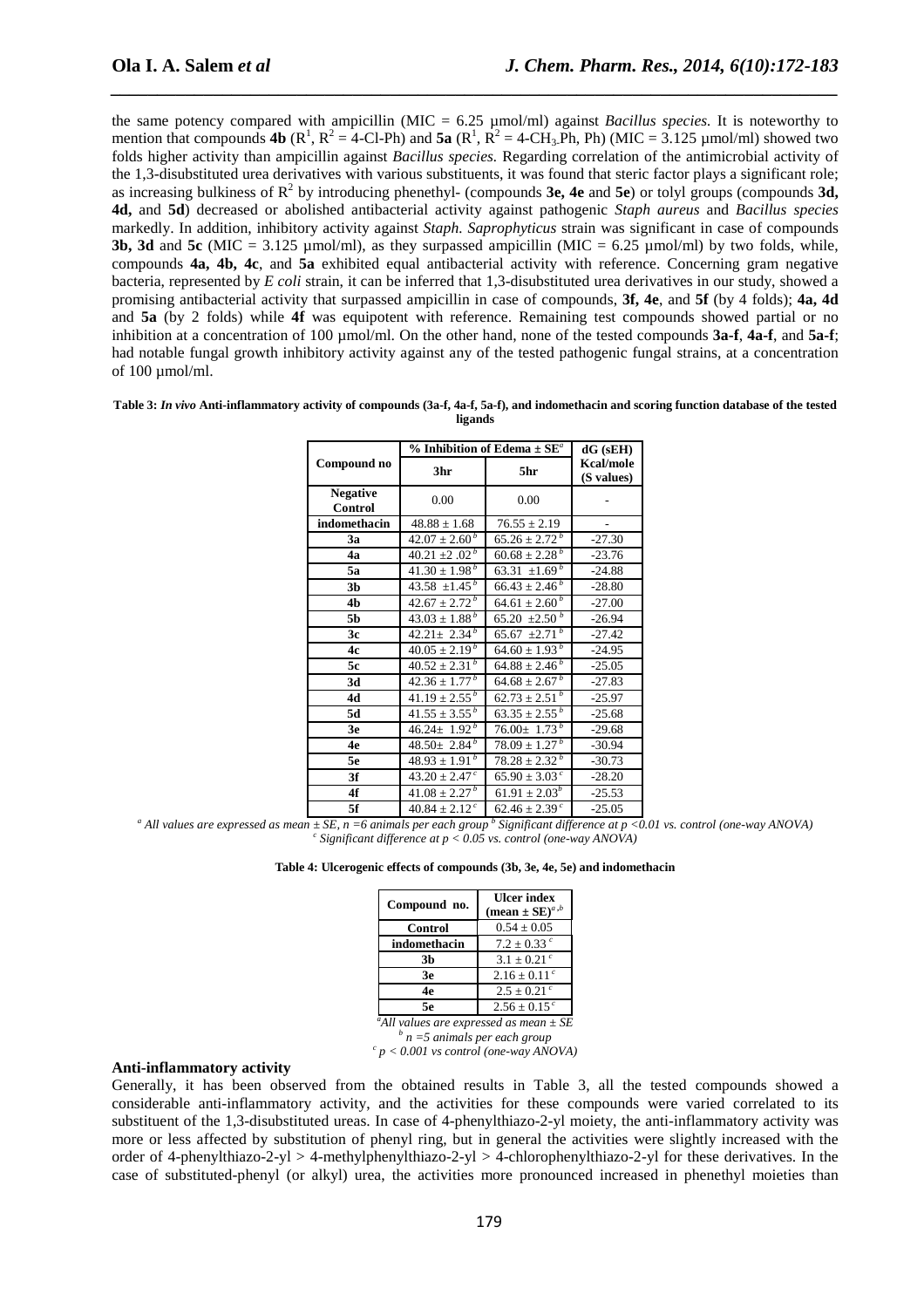substituted-phenyl or cyclohexyl moieties, and the activity of cyclohexyl ureas were more or less affected as substituted phenyl. Compounds that have phenethyl moieties **3e, 4e** and **5e** exhibit nearly the same antiinflammatory properties (46.24 - 48.93% and 76.00 - 78.28% inhibition of edema at three and five hours respectively) as that of the used reference standard indomethacin (48.88 and 76.55 % inhibition of edema at three and five hours respectively).

*\_\_\_\_\_\_\_\_\_\_\_\_\_\_\_\_\_\_\_\_\_\_\_\_\_\_\_\_\_\_\_\_\_\_\_\_\_\_\_\_\_\_\_\_\_\_\_\_\_\_\_\_\_\_\_\_\_\_\_\_\_\_\_\_\_\_\_\_\_\_\_\_\_\_\_\_\_\_*



**Figure 1: Representative micrographs for gastric mucosa of healthy and treated rats A: Control Healthy stomach B:** Indomethacin 30 mg/kg

- **D: Compound (3e) 30 mg/kg**
- **E: Compound (4e) 30 mg/kg**
- **(3b) 30 mg/kg (5e) 30 mg/kg**



**Figure 2 2: Docked complexes of compound 3b into human sEH** 

### **Ulcerogenic effect**

Results of ulcerogenic effect revealed that compounds ( **3e, 4e** and **5e**) showed superior GI safety profile, since they gave 70, 65, and 64 % protection respectively, compared to indomethacin, in the population of the test animals at oral doses 30 mg/kg. On the other hand, compound 3b in the same concentration dose gave 57% protection when compared to indomethacin Table 4. Scanning electron microscopy of the control stomach of rat revealed normally, as the stomach lining is protected by a layer of mucus (Figure 1). The stomachs of rats treated with indomethacin showed marked signs of ulceration as abrasion and sloughing of the epithelium (cracked clay appearance) which is showed marked signs of ulceration as abrasion and sloughing of the epithelium (cracked clay appearance) which is<br>obviously reduced in compound 3b. On the other hand, significant reduction in the gastric mucosal injury and valuable protection of submucosal cells of rats' stomach treated with compounds 3e, 4e and 5e was observed. In this case, the stomach lining covered by a layer of mucus and photomicrographs revealed normal appearance of the rat stomach compared to control group (Figure 1).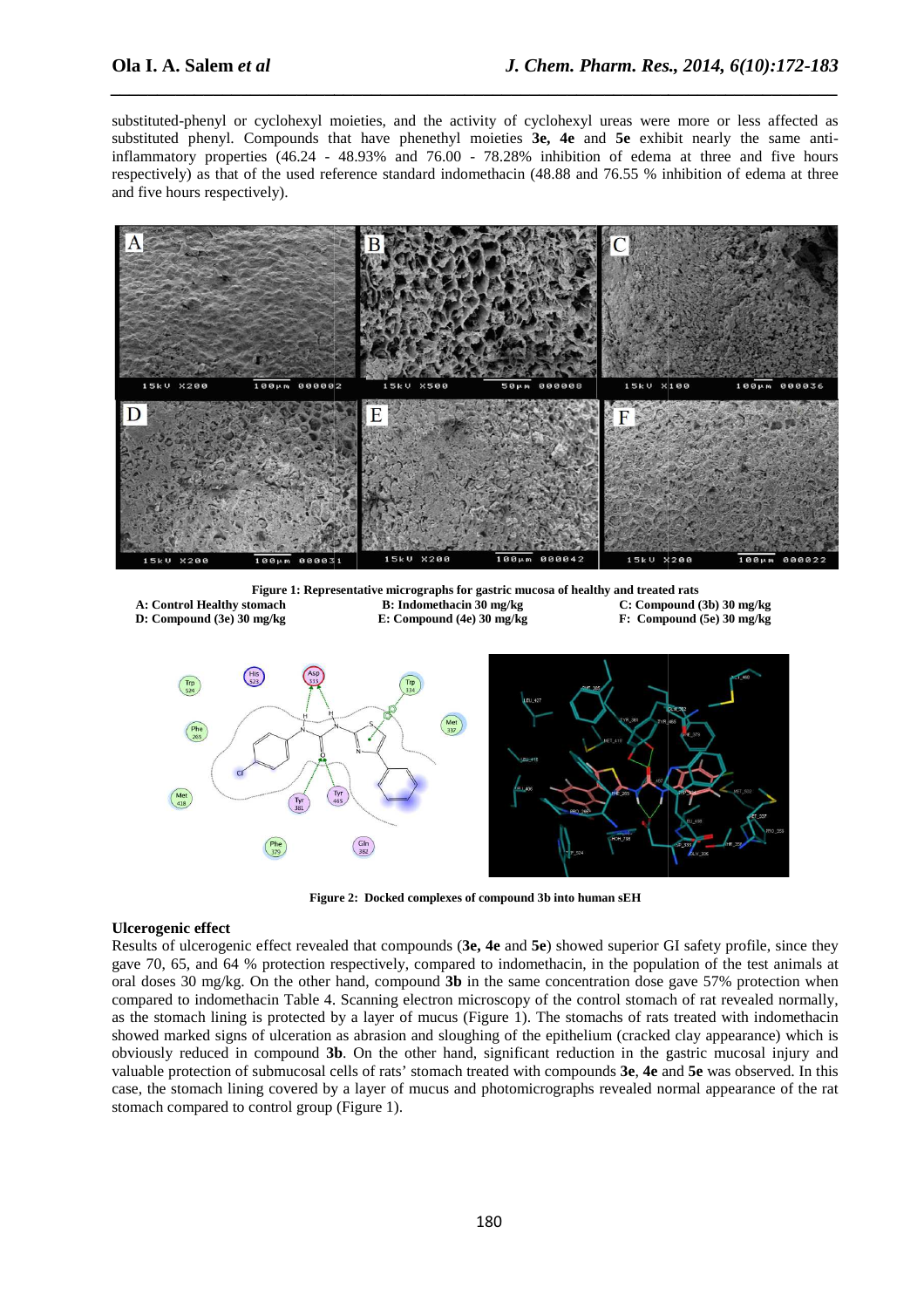#### **Acute toxicity (LD50)**

LD<sub>50</sub> investigation results indicated that compounds **3b, 3e, 4e** and 5e were less toxic and well tolerated by the experimental animals compared to indomethacin (LD<sub>50</sub> of **3b**, 100 mg/kg; **3e**, **4e**, and **5e**, 120 mg/kg; while LD<sub>50</sub> of indomethacin, 40 mg/kg).

*\_\_\_\_\_\_\_\_\_\_\_\_\_\_\_\_\_\_\_\_\_\_\_\_\_\_\_\_\_\_\_\_\_\_\_\_\_\_\_\_\_\_\_\_\_\_\_\_\_\_\_\_\_\_\_\_\_\_\_\_\_\_\_\_\_\_\_\_\_\_\_\_\_\_\_\_\_\_*

#### **Molecular Modeling Study**

In order to rationalize the obtained anti-inflammatory results and to help in understanding the potential interactions between the ligand and enzyme active site, the synthesized disubstituted ureas have been manually docked into the active site of sEH. According to literature, the primary pharmacophore for sEH inihibitor is the urea group bearing a bulky and/or hydrophobic substituent such as cyclohexyl, alkyl or aryl groups [15,17,37,38]. For this, we used the published X-ray crystal structure of human sEH complexed with a urea-based ligand 1-cyclohexyl-3-(4 iodophenyl)urea, CIU (PDB accession number (1VJ5**)** [39] Molecular docking simulation of the prepared 1,3 disubstituted urea into sEH active site revealed several molecular interactions considered to be responsible for the observed affinity. The interaction between sEH and the prepared 1,3-disubstituted urea, as shown in Figure 2 and Figure 3, was observed in three categories. (i) The urea carbonyl group accepts hydrogen bonds from the phenolic Tyr465 and Tyr381. (ii) Carboxylate Asp333 accepts a hydrogen bond from the urea NH groups. (iii) The disubstituted moieties including 4-phenylthiazo-2-yl; (substituted) phenyl, phenethyl, and cyclohexyl adopt a different conformation with respect to the urea group. This reflects the large size of the hydrophobic pocket that can accommodate large substrate substituents and different conformations of such substituents in this region of the active site. These moieties bind in the hydrophobic channel, making van der Waals' forces with Trp334, Leu498, Met337, Val497, Trp524 and Gln382.



**Figure 3: Docked complexes of compound 3e into human sEH** 

On studying the two plausible binding modes for **3b,** as illustrated in Figure 2, it was found that, urea carbonyl group that binds with phenolic hydrogen from Tyr465 and Tyr381; and carboxylate of Asp333 that binds with urea NH group resulted in steric clashes between the two aryl groups of the inhibitor and the residues of the binding site, such as Trp334, Leu498, Met337, Val497, Trp524 and Gln382. These results might explain the slightly increase in docking with compounds having an ethyl linker such **3e** (Figure 3) suggesting that these compounds, and presumably, other compounds in the same **4e**, and **5e** series could orient themselves to avoid an unfavorable interactions with the residues at the active site.

From the docking data, it was noticed that, the anti-inflammatory activities for all the synthesized 1,3-disubstitruted urea, matched with the docking data, since the S values (Table 3) in case of 3-[4-(substituted)phenylthiazo-2 yl]urea, increased in the order:  $Ph > 4-CH_3$ . $Ph > 4-Cl$  Ph. But in the case of 1-substituted phenyl, phenethyl, or cyclohexyl urea, the S values were slightly increased in case of, phenethyl moieties than in substituted phenyl or cyclohexyl moieties.

#### **CONCLUSION**

As a part of our ongoing studies in developing new derivatives as dual antimicrobial/anti-inflammatory agents we have described the synthesis 1,3-disubstituted urea derivatives. The reactions of ethyl 4-(substituted)phenylthiazol-2-ylcarbamates with the appropriate amines in an aprotic solvent or a solvent free condition, provides a novel and convenient entry into the synthesis of the target compounds. The advantage of the later environmentally benign procedure is the high yields, short reaction time, and easy workup of the reaction. Compounds **3b**, **3f**, **4a**, **4b**, **4c**, **4e**, **5a**, **5c**, and **5f** exhibited superior antibacterial activity compared to reference, ampicillin. The evaluation of all target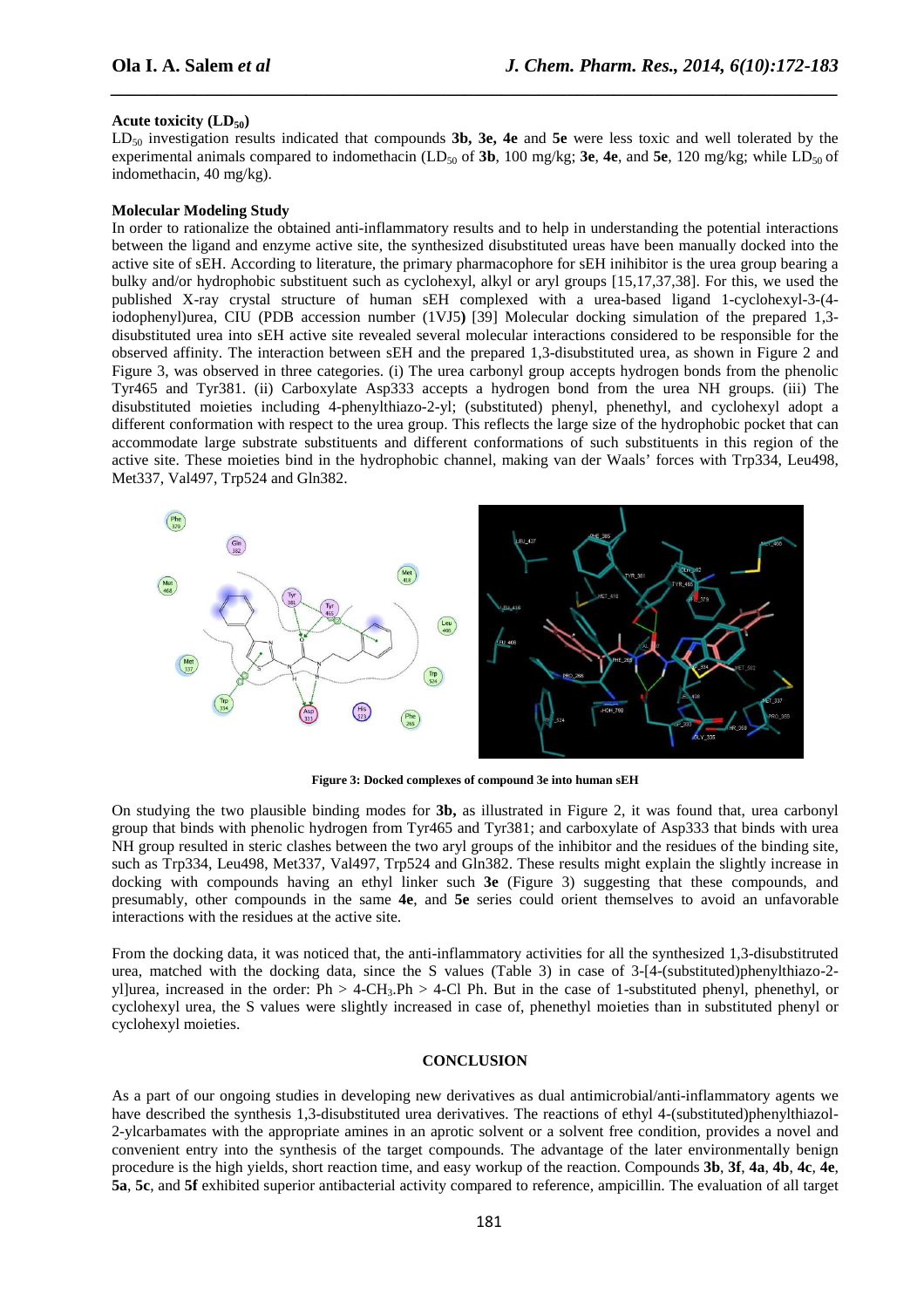compounds for their *in vivo* anti-inflammatory activities in rats gave significant results comparable to indomethacin. The gastric ulcerogenic effect of most potent anti-inflammatory active compounds (**3b, 3e, 4e,** and **5e**), were examined on gastric mucosa of albino rats and they showed superior GI safety profile compared with indomethacin. LD<sub>50</sub> of **3b, 3e, 4e** and **5e** were determined in mice; they were less toxic and well tolerated orally up to 100-120 mg/kg. To understand the mode of binding interactions in silico, all target urea derivatives that having antiinflammatory activity were docked into inhibitor binding cavity of human soluble epoxide hydrolase (sEH) receptor. The results signify that the molecular docking approach is reliable and produces a good correlation between docking score function and anti-inflammatory activity. In conclusion, the synthesized 1,3-disubstituted urea derivatives represent promising dual antibacterial /anti-inflammatory leads.

*\_\_\_\_\_\_\_\_\_\_\_\_\_\_\_\_\_\_\_\_\_\_\_\_\_\_\_\_\_\_\_\_\_\_\_\_\_\_\_\_\_\_\_\_\_\_\_\_\_\_\_\_\_\_\_\_\_\_\_\_\_\_\_\_\_\_\_\_\_\_\_\_\_\_\_\_\_\_*

### **Acknowledgments**

The authors are greatly indebted to the Medicinal Chemistry Dept., Faculty of Pharmacy, Assiut University, for allowing its facility to perform the docking studies.

#### **REFERENCES**

- [1] GD Francisco, Z Li, JD Albright, NH Eudy, AH Katz, PJ Petersen, P Labthavikul, G Singh, Y Yang, BA Rasmussen*, Bioorg. Med. Chem. Lett.*, **2004**, 14, 235-238.
- [2] DS Doğruer, Ş Urlu, T Önkol, B Özçelik, MF Şahin, *Turk. J. Chem.***, 2010**, 34, 57-65.
- [3] S Nag, R Pathak, M Kumar, P Shukla, S Batra, *Bioorg. Med. Chem. Lett.*, **2006**, 16, 3824-3828.
- [4] A Babulreddy, RV Hymavathi, G Narayanaswamy, *Int. Res. J. Pharm.,* **2012**, 3, 139-142.
- [5] S Aravapalli, H Lai, T. Teramoto, KR Alliston, GH Lushington, EL Ferguson, R Padmanabhan, WC Groutas, *Bioorg. Med. Chem,* **2012**, 20, 4140-4148.
- [6] S-J Park, YH Jung, Y-G Kim, H-J Park, *Bioorg. Med. Chem***, 2008**, *16*, 4676-4684.
- [7] C Tang, E Loeliger, I Kinde, S Kyere, K Mayo, E Barklis, Y Sun, M Huang, MF Summers, *J. Mol. Biol.,* **2003**, *327*, 1013-1020.
- [8] X Zhai, Q Huang, N Jiang, D Wu, H Zhou, P Gong, *Molecules,* **2013**, *18*, 2904-2923.
- [9] W-K Choi, MI El-Gamal, HS Choi, D Baek, C-H Oh, *Eur. J. Med. Chem*., **2011**, 46, 5754-5762.
- [10] A Sheob, SP Popli; SK Mukerjee; ML Dhar, *Indian J. Chem.,* **1967**, 5, 145-146.
- [11] S Kamiya, H Shirahase, A Yoshimi, S Nakamura, M Kanda, H Matsui, M Kasai, K Takahashi, K Kurahashi, *Chem. Pharm. Bull*., **2000**, 48, 817-827.
- [12] DK Ramesh, SP Gangadhar, S Katti, *Int. J. Res. Pharm. Chem,* **2013**, 3, 748-752.
- [13] K Sanphanya, SK Wattanapitayakul, O Prangsaengtong, M Jo, K Koizumi, N Shibahara, A Priprem, VV Fokin, O Vajragupta, *Bioorg. Med. Chem. Lett***., 2012**, 22, 3001-3005.
- [14] F Azam, MVV Prasad, N Thangavel, HI Ali, *Bioinformation*, **2011**, 6, 330.
- [15] SH Hwang, KM Wagner, C Morisseau, J-Y Liu, H Dong, AT Wecksler, BD Hammock, *J. med. Chem.* **2011**, 54, 3037-3050.
- [16] TE Rose, C Morisseau, J-Y Liu, B Inceoglu, PD Jones, JR Sanborn, BD Hammock, *J. med. Chem.,* **2010**, 53, 7075 - 7067.
- [17] HC Shen, BD Hammock, *J. med. Chem.,* **2012**, 55, 1789-1808.
- [18] AA Spector, X Fang, GD Snyder, NL Weintraub, *Prog. Lipid Res.***, 2004**, 43, 55-90.
- [19] MF Moghaddam, DF Grant, JM Cheek, JF Greene, KC Williamson, BD Hammock, *Nat. Med. (N. Y., NY, U. S.)***, 1997**, 3, 562-566.
- [20] KR Schmelzer, L Kubala, JW Newman, I-H Kim, JP Eiserich, BD Hammock, *Proc. Natl. Acad. Sci. U. S. A.***, 2005**, 102, 9772-9777.
- [21] LAW Russel, J Fosbinder, *J. Am. Chem. Soc*., **1939**, 61, 2032 -2033.
- [22] O Aki, K Kawakita, Y Matsushita, A Morimoto, M Ochiai, T Okada, Google Patents: **1978**.
- [23] T Naito, S Aburaki, H Kamachi, Y Narita, J Okumura, H Kawaguchi, *The Journal of antibiotics*, **1986**, 39, 1092-1107.
- [24] R Sykes, D Bonner, K Bush, N Georgopapadakou, *Antimicrob. Agents Chemother.*, **1982**, 21, 85-92.
- [25] D Singh, Srivastava, M, Gyananchandran, AK and Gokulan, P. D., *Int. J. Curr. Pharm. Res*., **2010**, 4, 16-19.
- [26] A Prajapati, VP Modi, *J. Chil. Chem. Soc.,* **2010**, 55, 240-243.
- [27] AK Prajapati, VP Modi, *Quim. Nova***, 2011**, 34, 771-774.
- [28] A Geronikaki, D Hadjipavlou-Litina, C Chatziopoulos, G Soloupis, *Molecules*, **2003**, 8, 472-479.
- [29] A Geronikaki, D Hadjipavlou-Litina, A Zablotskaya, I Segal, *Bioinorg. Chem. Appl.***, 2007**, 2007.
- [30] N Siddiqui, W Ahsan, *Eur. J. Med. Chem*. **2010**, 45, 1536-1543.
- [31] S Sadigova, A Magerramov, M Allakhverdiev, T Vekilova, *Russ. J. Appl. Chem*.**, 2004**, 77, 787-789.
- [32] W Hewitt and S Vincent, Theory and Application of Microbiological Assay Academic press: San Diego, Academic press, **1989**, 38-79.